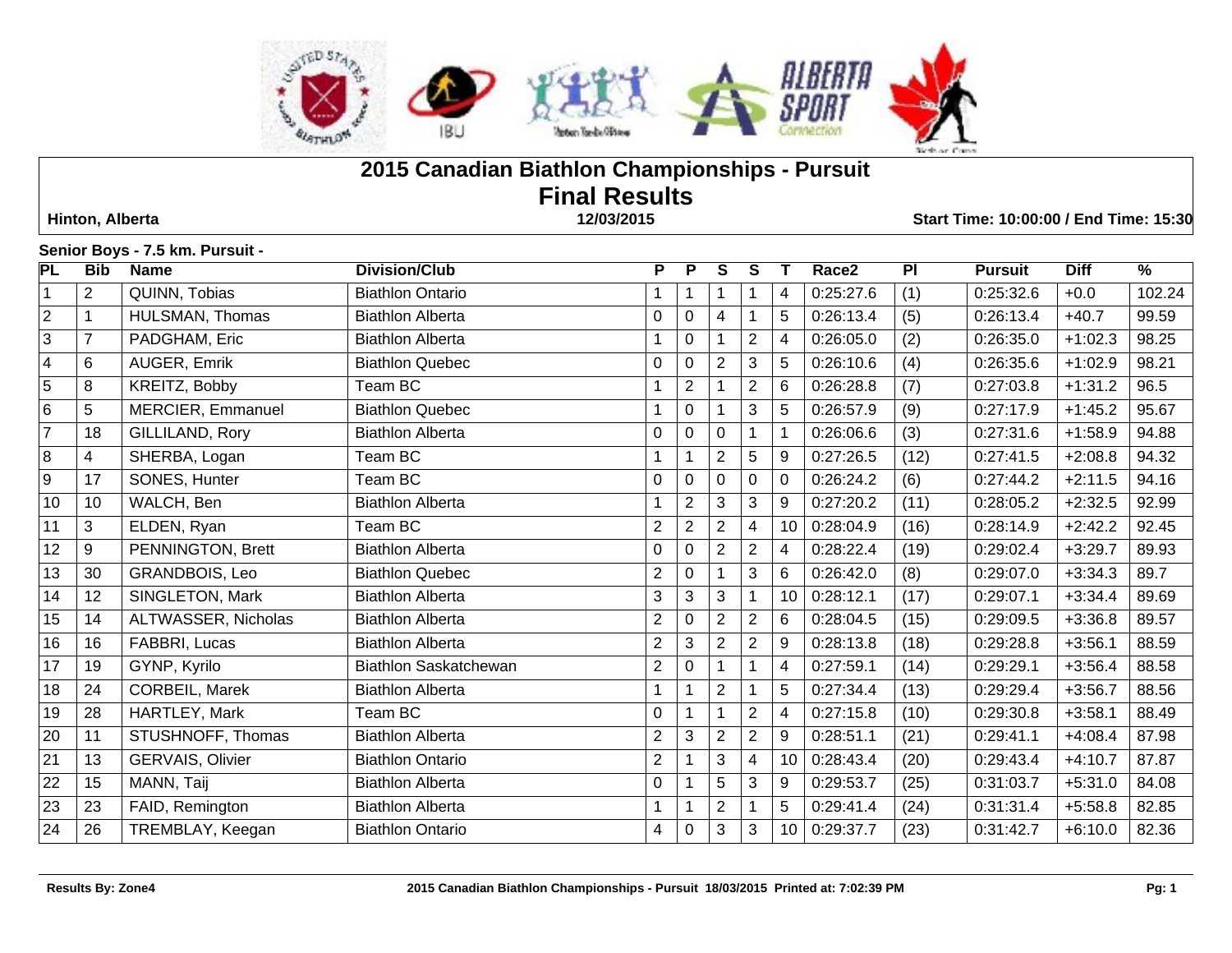| PL            | <b>Bib</b>            | Name                 | Division/Club                 | P.             | P              | S              | S              |                | Race <sub>2</sub> | PI         | Pursuit   | <b>Diff</b> | %     |
|---------------|-----------------------|----------------------|-------------------------------|----------------|----------------|----------------|----------------|----------------|-------------------|------------|-----------|-------------|-------|
| 25            | 31                    | ADEL, Liam           | <b>Biathlon Yukon</b>         | 3              |                |                | 3              | 8              | 0:29:14.1         | (22)       | 0:31:44.1 | $+6:11.4$   | 82.3  |
| 26            | 22                    | BORGLUM, Haldan      | <b>Biathlon Alberta</b>       | $\overline{2}$ | $\overline{2}$ | 3              | 4              | $1^{\circ}$    | 0:30:18.1         | (29)       | 0:32:03.1 | $+6:30.4$   | 81.48 |
| 27            | 25                    | PLETZ, Logan         | Biathlon Saskatchewan         |                | $\overline{2}$ | 2              | 4              | 9              | 0:30:09.4         | (28)       | 0:32:09.4 | $+6:36.7$   | 81.22 |
| 28            | 21                    | GOLDHAWK, Kieran     | <b>Biathlon Alberta</b>       | 3              | $\overline{2}$ |                | $\overline{2}$ | 8              | 0:30:45.1         | (31)       | 0:32:25.1 | $+6:52.4$   | 80.56 |
| 29            | 33                    | RIEGER, Colin        | Biathlon Saskatchewan         | 4              |                | $\overline{2}$ |                | 8              | 0:29:55.5         | (27)       | 0:32:35.5 | $+7:02.9$   | 80.13 |
| 30            | 35                    | DOWN, Brett          | Biathlon Saskatchewan         | $\overline{2}$ | 4              | 4              | $\overline{2}$ | 12             | 0:29:55.3         | (26)       | 0:32:45.3 | $+7:12.6$   | 79.74 |
| 31            | 20                    | DRAPER, Jake         | Biathlon Yukon                |                | $\overline{2}$ | 4              | 3              | 10             | 0:31:26.1         | (33)       | 0:33:01.1 | $+7:28.4$   | 79.1  |
| 33            | 34                    | GREEN, Michio        | Biathlon Saskatchewan         | 2              | $\overline{2}$ | 3              |                | 8              | 0:30:34.7         | (30)       | 0:33:19.7 | $+7:47.0$   | 78.36 |
| 34            | 32                    | SYMBALUK, Matt       | <b>Biathlon Alberta</b>       |                | 0              | 2              | 3              | 6              | 0:30:45.5         | (32)       | 0:33:20.5 | $+7:47.8$   | 78.33 |
| 35            | 29                    | SENNETT, Daniel      | Biathlon Yukon                |                | 3              | $\overline{2}$ | 3              | 9              | 0:31:42.4         | (34)       | 0:34:02.4 | $+8:29.7$   | 76.73 |
| 36            | 38                    | <b>WILSON, Bruce</b> | <b>Biathlon Yukon</b>         |                |                | 4              | 3              | 9              | 0:32:16.2         | (35)       | 0:35:21.2 | $+9:48.5$   | 73.87 |
| 37            | 36                    | REID, Francis        | <b>Biathlon Yukon</b>         |                |                | 4              | 3              | 9              | 0:34:00.6         | (36)       | 0:36:55.6 | $+11:22.9$  | 70.73 |
| 38            | 37                    | CORDEIRO, Sean       | Biathlon Prince Edward Island | 3              | 3              | $\overline{2}$ | 3              |                | 0:34:14.0         | (37)       | 0:37:14.0 | $+11:41.3$  | 70.14 |
| 39            | 41                    | NILES, Alexander     | <b>Biathlon New Brunswick</b> | 0              | $\overline{2}$ | 4              |                | $\overline{7}$ | 0:35:19.6         | (38)       | 0:38:39.6 | $+13:06.9$  | 67.56 |
| 40            | 40                    | KUNTZ, Nathan        | Biathlon Saskatchewan         | 2              | 3              | $\overline{2}$ | 3              | 10             | 0:35:56.5         | (39)       | 0:39:11.5 | $+13:38.8$  | 66.64 |
| <b>DSQ 27</b> |                       | PULLISHY, Michael    | <b>Biathlon Alberta</b>       | $\overline{2}$ |                | 4              | $\overline{2}$ | 9              | $***$             | <b>DSQ</b> | $***$     | $***$       | 78.96 |
| $DNS$ 39      |                       | BARGEN, Aron         | Biathlon Saskatchewan         |                |                |                |                |                | ***               | <b>DNS</b> | $***$     | $***$       | 77.67 |
|               | <b>Lury Decisions</b> |                      |                               |                |                |                |                |                |                   |            |           |             |       |

#### **Senior Boys Continued ... - 7.5 km. Pursuit -**

**Jury Decisions**

| <b>Bib:</b> 13 Time: | $-0.00:05.0$ | Notes: | Range Credit |  |
|----------------------|--------------|--------|--------------|--|

**Bib:** 21 **Time:** 0:02:00.0 **Notes:** IBU 5.5-a: 1 missed penalty loop.

**Bib:** 27 **Notes:** IBU 5.6.v: Early Start greater than 3 seconds.

**Bib:** 32 **Time:** 0:02:00.0 **Notes:** BiCan Annex A-3 2.2.1 Closed bolt on exit rack.

# **Can Women - 10 km. Pursuit -**

| PL | Bib | <b>Name</b>     | <b>Division/Club</b>    | D | D |        |   |    | Race2     | ΡI  | Pursuit   | Diff      | %      |
|----|-----|-----------------|-------------------------|---|---|--------|---|----|-----------|-----|-----------|-----------|--------|
|    | 43  | KOCHER, Zina    | <b>Biathlon Alberta</b> |   |   | J      | c | Ő  | 0:33:38.5 | (1) | 0:33:43.5 | $+0.0$    | 102.63 |
|    | 42  | LUNDER, Emma    | <b>Biathlon Alberta</b> |   |   | L      |   |    | 0:33:44.8 | (2) | 0:33:44.8 | $+1.2$    | 102.56 |
| ັ  | 44  | GODBOUT, Claude | <b>Biathlon Quebec</b>  |   |   | C      |   | 2  | 0:36:11.6 | (3) | 0:36:21.6 | $+2:38.7$ | 95.19  |
|    | 45  | YUNGBLUT, Erin  | <b>Biathlon Ontario</b> |   |   | 2<br>J |   | .ხ | 0:37:35.2 | (4) | 0:37:50.2 | $+4:06.6$ | 91.47  |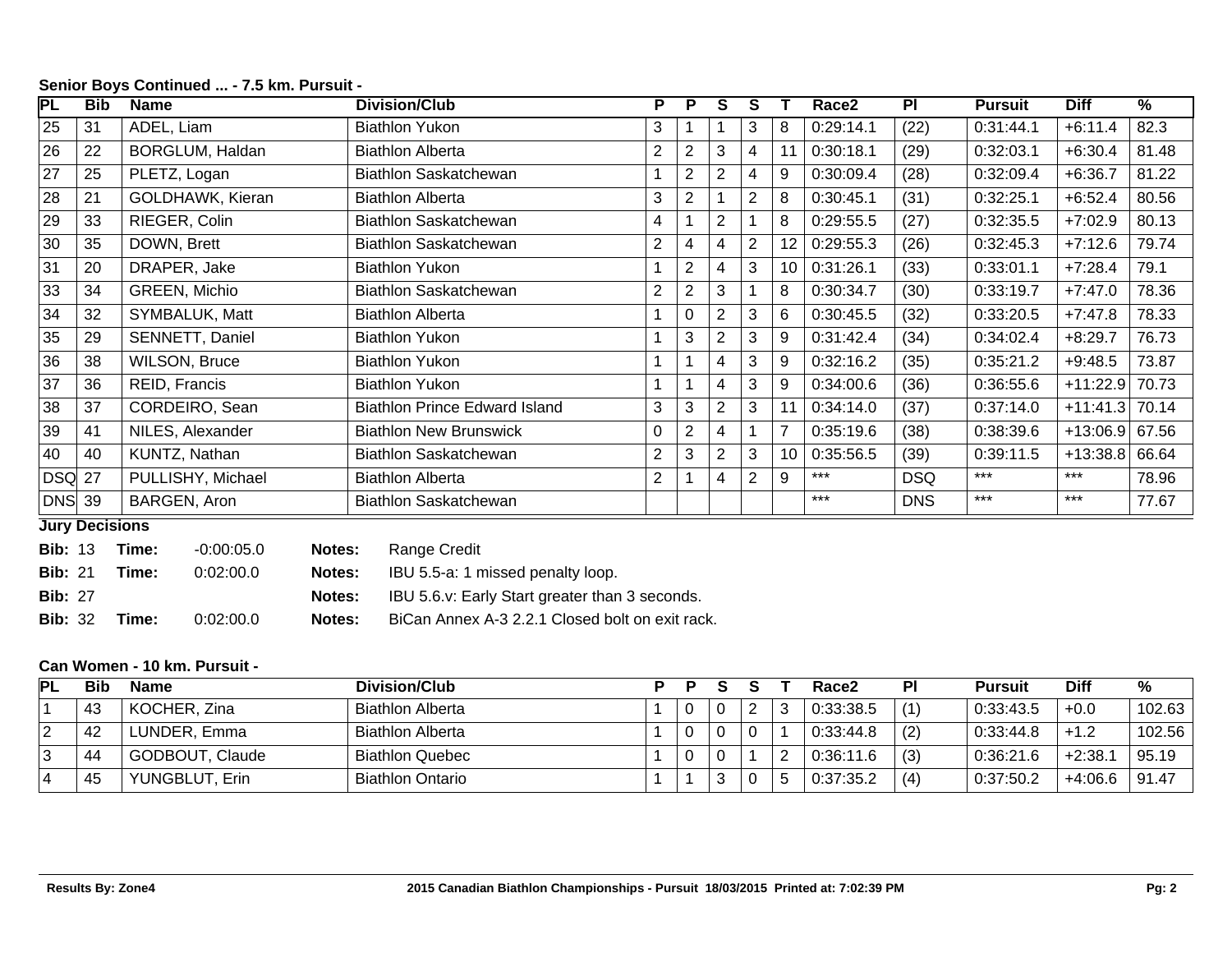# **NorAM/CAN Junior Women - 10 km. Pursuit -**

| PL | Bib | <b>Name</b>           | <b>Division/Club</b>    |  |  | Race2     | PI  | <b>Pursuit</b> | Diff           | %     |
|----|-----|-----------------------|-------------------------|--|--|-----------|-----|----------------|----------------|-------|
|    | -47 | BEAUDRY, Sarah        | Team BC l               |  |  | 0:36:27.2 | (1) | 0:36:27.2      | $+0.0$         | 106.5 |
|    | 48  | TAM VON BURG, Leilani | <b>Biathlon Ontario</b> |  |  | 0:38:53.2 | (2) | 0:38:58.2      | $+2:31.0$      | 99.62 |
|    | 49  | SELERIER, Chloé       | <b>Biathlon Quebec</b>  |  |  | 0:40:52.9 | (3) | 0:41:02.9      | $+4:35.7$      | 94.58 |
|    | 50  | HYNDS, Alexandria     | <b>Biathlon Quebec</b>  |  |  | 0:46:44.6 | (4) | 0:46:59.6      | +10:32.4 82.62 |       |

# **Can Men - 12.5 km. Pursuit -**

| PL               | <b>Bib</b> | Name                       | <b>Division/Club</b>         | P | Р              | S | S              |          | Race2     | PI         | <b>Pursuit</b> | <b>Diff</b> | %      |
|------------------|------------|----------------------------|------------------------------|---|----------------|---|----------------|----------|-----------|------------|----------------|-------------|--------|
|                  | 51         | DAVIES, Macx               | <b>Biathlon Alberta</b>      | 0 |                | 0 |                | 2        | 0:37:21.7 | (1)        | 0:37:21.7      | $+0.0$      | 102.18 |
| $\overline{2}$   | 53         | BÉDARD, Marc-André         | <b>Biathlon Quebec</b>       | 0 |                | 0 | 2              | 3        | 0:38:14.4 | (3)        | 0:38:24.4      | $+1:02.6$   | 99.4   |
| 3                | 58         | <b>BLAIS, Vincent</b>      | <b>Biathlon Quebec</b>       | 0 | 0              |   | $\mathbf 0$    |          | 0:38:10.6 | (2)        | 0:38:45.6      | $+1:23.8$   | 98.49  |
| $\overline{4}$   | 54         | NEUMANN, Matt              | Team BC .                    | 0 |                | 2 |                | 4        | 0:38:34.5 | (4)        | 0:38:49.5      | $+1:27.8$   | 98.33  |
| 5                | 52         | PERRAS, Scott              | <b>Biathlon Saskatchewan</b> | 3 | $\overline{2}$ | 3 | $\overline{2}$ | 10       | 0:40:24.4 | (6)        | 0:40:29.4      | $+3:07.7$   | 94.28  |
| 6                | 59         | SKINSTAD, Kai              | <b>Biathlon Alberta</b>      | 0 |                |   | 2              | 4        | 0:40:23.5 | (5)        | 0:41:03.5      | $+3:41.8$   | 92.98  |
| $\overline{7}$   | 60         | POFFENROTH, William        | <b>Biathlon Alberta</b>      | 0 |                | 0 |                | 2        | 0:41:23.8 | (7)        | 0:42:08.8      | $+4:47.1$   | 90.58  |
| $\boldsymbol{8}$ | 57         | MACKENZIE, Jasper          | Team BC                      | 2 |                | 2 | 3              | 8        | 0:42:14.9 | (8)        | 0:42:44.9      | $+5:23.2$   | 89.3   |
| $\overline{9}$   | 63         | <b>BERTRAND, Guillaume</b> | <b>Biathlon Quebec</b>       | 3 | 2              | 2 | 2              | 9        | 0:42:26.9 | (9)        | 0:43:26.9      | $+6:05.1$   | 87.87  |
| 10               | 62         | CHISHOLM, Andrew           | <b>Biathlon Alberta</b>      | 2 | 0              | 2 | 2              | 6        | 0:43:20.6 | (10)       | 0:44:15.6      | $+6:53.8$   | 86.25  |
| 11               | 65         | GIRARD, Evan               | Biathlon Saskatchewan        | 3 | 2              |   | 2              | 8        | 0:49:53.1 | (11)       | 0:51:03.1      | $+13:41.4$  | 74.78  |
| DNF 64           |            | <b>SCHRYER, Eric</b>       | <b>Biathlon Ontario</b>      |   |                |   |                | $\Omega$ | $***$     | <b>DNF</b> | $***$          | $***$       | 72.88  |

# **NorAM/CAN Junior Men - 12.5 km. Pursuit -**

| <b>PL</b>        | <b>Bib</b> | <b>Name</b>              | Division/Club                        | P              | P              | S              |   |   | Race2     | <b>PI</b> | <b>Pursuit</b> | <b>Diff</b> | %      |
|------------------|------------|--------------------------|--------------------------------------|----------------|----------------|----------------|---|---|-----------|-----------|----------------|-------------|--------|
|                  | 67         | HUDEC, Matthew           | Biathlon Saskatchewan                | 0              |                | 3              |   | 5 | 0:39:33.3 | (1)       | 0:39:38.3      | $+0.0$      | 101.22 |
| 2                | 66         | CAMPBELL, Carsen         | <b>Biathlon Prince Edward Island</b> | 3              |                |                | 2 |   | 0:40:12.6 | (2)       | 0:40:12.6      | $+34.2$     | 99.78  |
| 3                | 68         | MILLAR, Aiden            | <b>Biathlon Alberta</b>              | ົ              |                | 0              | 2 | b | 0:40:20.8 | (3)       | 0:40:30.8      | $+52.4$     | 99.03  |
| $^{\dagger}$ 4   | 72         | STRUM, Matt              | <b>Biathlon Alberta</b>              | $\overline{2}$ |                |                | 0 | 4 | 0:41:08.4 | (4)       | 0:41:38.4      | $+2:00.0$   | 96.35  |
| 5                | 69         | HARDEN, Stuart           | <b>Biathlon Alberta</b>              | 0              | $\Omega$       |                | 0 |   | 0:41:32.6 | (5)       | 0:41:47.6      | $+2:09.2$   | 96     |
| 6                | 71         | ROOTS, Arthur            | Team BC                              | ົ              | 2              |                |   | 6 | 0:42:01.5 | (6)       | 0:42:26.5      | $+2:48.1$   | 94.53  |
| 7                | 75         | DUPUIS, Alexandre        | <b>Biathlon Ontario</b>              |                | $\Omega$       |                | 0 | ာ | 0:42:54.8 | (7)       | 0:43:39.8      | $+4:01.4$   | 91.89  |
| $\boldsymbol{8}$ | 70         | BOYD-PORTER, Seamus      | <b>Biathlon Newfoundland</b>         |                | $\overline{2}$ | $\overline{2}$ | 2 |   | 0:44:05.9 | (10)      | 0:44:25.9      | $+4:47.5$   | 90.3   |
| 9                | 74         | BÉRUBÉ-LAROCHELLE, Félix | <b>Biathlon Quebec</b>               |                |                |                |   | 4 | 0:43:51.2 | (8)       | 0:44:31.2      | $+4:52.9$   | 90.12  |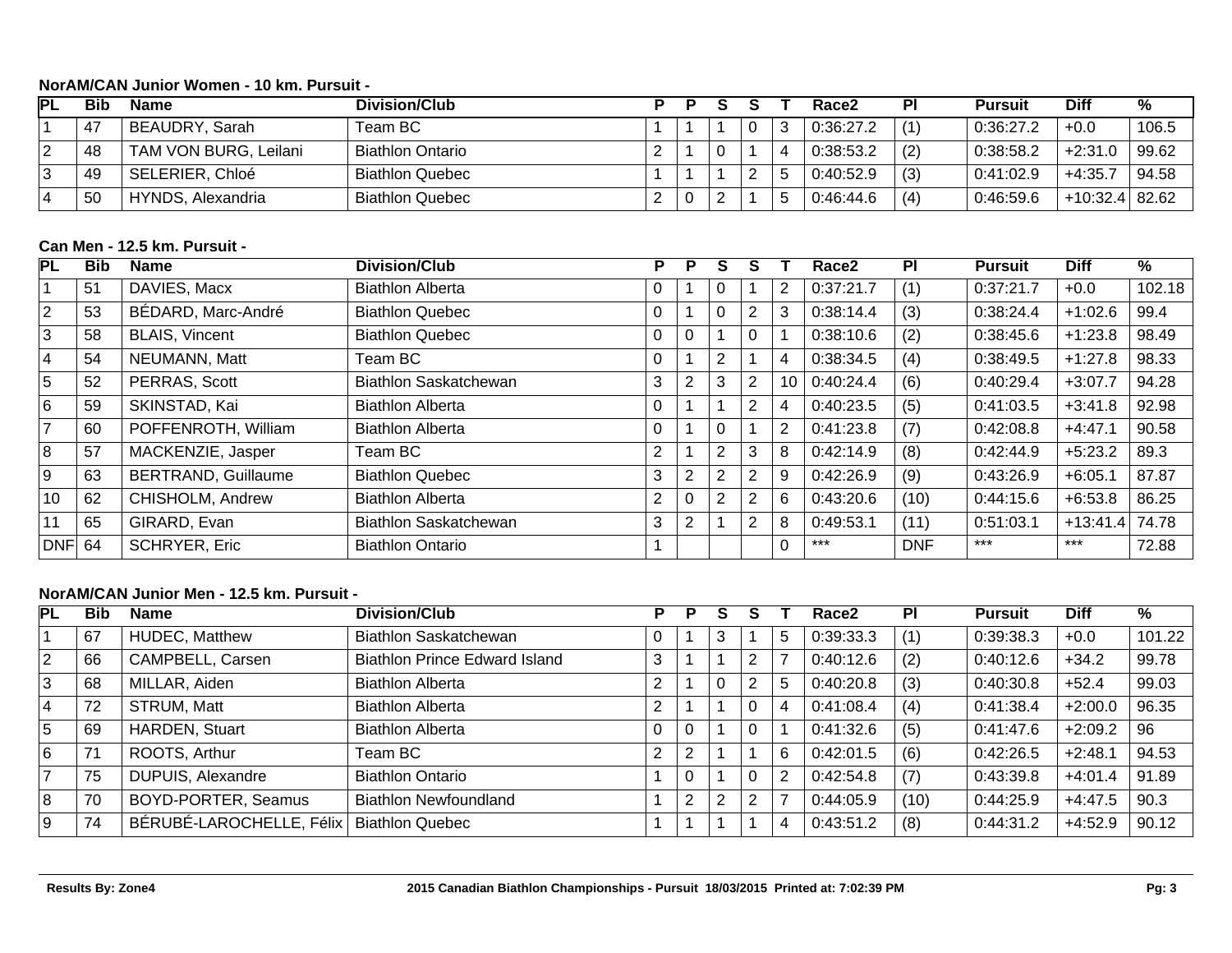# **NorAM/CAN Junior Men Continued ... - 12.5 km. Pursuit -**

| PL | <b>Bib</b> | Name                                     | Division/Club           | P |   |  |   | Race <sub>2</sub> | <b>PI</b> | <b>Pursuit</b> | <b>Diff</b>    | %     |
|----|------------|------------------------------------------|-------------------------|---|---|--|---|-------------------|-----------|----------------|----------------|-------|
| 10 | 76         | HAMEL, Félix                             | <b>Biathlon Quebec</b>  | 0 | S |  |   | 0:43:58.5         | (9)       | 0:44:48.5      | $+5:10.7$      | 89.54 |
| 11 | 73         | TREMBLAY-GRAVEL, Mathieu Biathlon Quebec |                         |   | 4 |  | 8 | 0:46:14.4         | (11)      | 0:46:49.4      | $+7:11.0$      | 85.69 |
| 12 | 77         | <b>GERWING, Nate</b>                     | <b>Biathlon Alberta</b> | റ | 4 |  | 6 | 0:48:06.6         | (12)      | 0:49:01.6      | $+9:23.2$      | 81.84 |
| 13 | 78         | <b>ECCLESTON, Sasha</b>                  | <b>Biathlon Alberta</b> |   |   |  | 9 | 0:52:03.4         | (13)      | 0:53:03.4      | +13:25.0 75.62 |       |
|    |            |                                          |                         |   |   |  |   |                   |           |                |                |       |

# **Youth Women - 7.5 km. Pursuit -**

| PL | <b>Bib</b> | Name                    | <b>Division/Club</b>    | P        | P              | S |          |                | Race <sub>2</sub> | PI   | <b>Pursuit</b> | <b>Diff</b> | %      |
|----|------------|-------------------------|-------------------------|----------|----------------|---|----------|----------------|-------------------|------|----------------|-------------|--------|
|    | 81         | DICKSON, Emily          | Team BC                 | 0        | 0              | 3 |          | 4              | 0:31:53.0         | (1)  | 0:31:53.0      | $+0.0$      | 104.78 |
| 2  | 82         | MOSER, Nadia            | <b>Biathlon Yukon</b>   |          |                | 4 | 3        | 9              | 0:33:41.5         | (2)  | 0:33:46.5      | $+1:53.4$   | 98.92  |
| 3  | 85         | POISSON-GRÉGOIRE, Sarah | <b>Biathlon Quebec</b>  | 2        |                |   |          | 5              | 0:34:14.1         | (3)  | 0:34:34.1      | $+2:41.0$   | 96.65  |
| 4  | 87         | ROBERTSON, Bryn         | <b>Biathlon Alberta</b> |          | $\overline{2}$ | 0 | 2        | 5              | 0:34:30.6         | (4)  | 0:35:00.6      | $+3:07.5$   | 95.43  |
| 5  | 88         | <b>HAMEL, Charlotte</b> | <b>Biathlon Quebec</b>  | 0        | 2              | 0 | 0        | $\overline{2}$ | 0:34:57.0         | (5)  | 0:35:32.0      | $+3:38.9$   | 94.02  |
| 6  | 89         | SMAILES, Jennah         | Team BC                 | $\Omega$ | 0              |   |          | $\overline{2}$ | 0:34:59.4         | (6)  | 0:35:39.4      | $+3:46.4$   | 93.7   |
|    | 83         | <b>BANKES, Megan</b>    | <b>Biathlon Alberta</b> | 3        | 3              | 3 | 2        | 11             | 0:35:42.4         | (7)  | 0:35:52.4      | $+3:59.3$   | 93.13  |
| 8  | 86         | CHONG, Kendall          | <b>Biathlon Alberta</b> | 4        |                | 3 | 2        | 10             | 0:37:49.0         | (8)  | 0:38:14.0      | $+6:20.9$   | 87.38  |
| 9  | 84         | SEPANDJ, Darya          | <b>Biathlon Alberta</b> | 3        |                | 2 | 3        | 9              | 0:38:23.4         | (9)  | 0:38:38.4      | $+6:45.3$   | 86.46  |
| 10 | 90         | CLOTHIER, Leah          | Biathlon Saskatchewan   | 2        | 0              | 3 | $\Omega$ | 5              | 0:38:39.3         | (10) | 0:39:24.3      | $+7:31.2$   | 84.78  |
| 11 | 91         | SAVILL, Mackenzie       | <b>Biathlon Ontario</b> | 0        | $\overline{2}$ | 3 | 2        | $\overline{ }$ | 0:40:19.9         | (11) | 0:41:09.9      | $+9:16.9$   | 81.16  |
| 12 | 92         | <b>RUNNALLS, Ashley</b> | <b>Biathlon Alberta</b> | 2        | 4              | 3 |          | 10             | 0:45:25.8         | (12) | 0:46:20.8      | $+14:27.7$  | 72.09  |

### **Senior Girls - 7.5 km. Pursuit -**

| PL          | <b>Bib</b> | Name                   | Division/Club           | P            | P      | S |   |                | Race2     | <b>PI</b> | <b>Pursuit</b> | <b>Diff</b> | %      |
|-------------|------------|------------------------|-------------------------|--------------|--------|---|---|----------------|-----------|-----------|----------------|-------------|--------|
|             | 93         | CHICOINE, Kirsten      | <b>Biathlon Alberta</b> |              |        | 2 | 0 | 4              | 0:32:13.6 | (1)       | 0:32:13.6      | $+0.0$      | 103    |
| $ 2\rangle$ | 94         | LAPOINTE, Claire       | Team BC                 | $\mathbf{0}$ | 0      |   |   | $\overline{2}$ | 0:32:32.1 | (2)       | 0:32:37.1      | $+23.5$     | 101.76 |
| 3           | 98         | GILLETT, Katrine       | <b>Biathlon Alberta</b> | 3            |        |   |   | 5              | 0:34:18.8 | (3)       | 0:34:43.8      | $+2:30.2$   | 95.57  |
| 4           | 96         | CHICOINE, Reagan       | <b>Biathlon Alberta</b> |              | ົ      |   | 0 | 4              | 0:35:42.6 | (4)       | 0:35:57.6      | $+3:44.0$   | 92.3   |
| 5           | 103        | NOTSCHAELE, Sydney     | Biathlon Saskatchewan   |              |        | 3 | 0 | 5              | 0:36:09.9 | (5)       | 0:36:59.9      | $+4:46.3$   | 89.71  |
| l 6         | 99         | <b>BANSER, Tekarra</b> | Team BC                 |              | ົ      | 3 | 2 | 8              | 0:36:54.9 | (7)       | 0:37:24.9      | $+5:11.3$   | 88.71  |
|             | 95         | GOWLING, Gillian       | <b>Biathlon Alberta</b> | 3            | ີ<br>ت |   |   |                | 0:37:43.4 | (11)      | 0:37:53.4      | $+5:39.8$   | 87.6   |
| 8           | 104        | KURTA, Anni            | Team BC                 | C.           |        |   |   | 5              | 0:37:07.4 | (8)       | 0:38:02.4      | $+5:48.8$   | 87.26  |
| و ا         | 109        | ROUSSEAU, Shilo        | <b>Biathlon Ontario</b> | 3            | 3      | ⌒ |   | 9              | 0:36:49.9 | (6)       | 0:38:09.9      | $+5:56.3$   | 86.97  |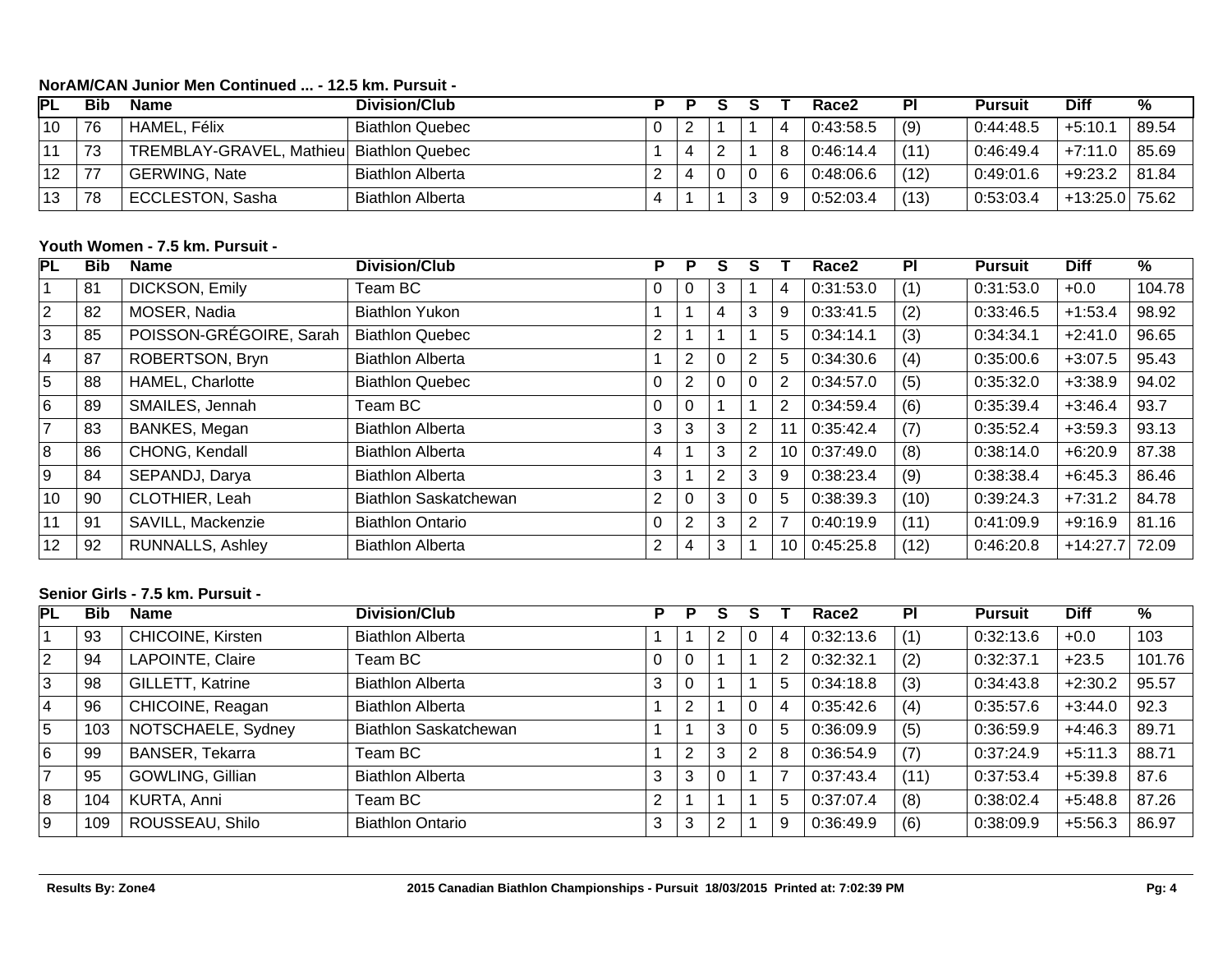| PL         | <b>Bib</b> | <b>Name</b>              | <b>Division/Club</b>          | P.             | P | S              | S              |                | Race2     | PI         | <b>Pursuit</b> | <b>Diff</b> | $\frac{9}{6}$ |
|------------|------------|--------------------------|-------------------------------|----------------|---|----------------|----------------|----------------|-----------|------------|----------------|-------------|---------------|
| 10         | 97         | LEIGHTON, Jordyn         | <b>Biathlon Ontario</b>       | 3              |   |                | 3              | 8              | 0:38:08.4 | (14)       | 0:38:28.4      | $+6:14.8$   | 86.27         |
| 11         | 105        | TILLEY, Tatiana          | <b>Biathlon Alberta</b>       | $\overline{2}$ |   |                |                | 5              | 0:37:31.3 | (9)        | 0:38:31.3      | $+6:17.6$   | 86.16         |
| 12         | 100        | GARNER, Rylie            | Casper Mountain Biathlon Club |                | 2 | 0              | 3              | 6              | 0:38:02.1 | (12)       | 0:38:37.1      | $+6:23.5$   | 85.95         |
| 13         | 107        | PETERS, Maria            | <b>Biathlon Yukon</b>         | 0              |   | $\overline{2}$ | 4              | $\overline{7}$ | 0:37:39.9 | (10)       | 0:38:49.9      | $+6:36.3$   | 85.48         |
| 14         | 101        | TEETZEN, Kyra            | Team BC                       | 4              |   | $\overline{2}$ | 0              | $\overline{7}$ | 0:38:11.8 | (15)       | 0:38:51.8      | $+6:38.2$   | 85.41         |
| 15         | 114        | <b>BARGEN, Chloe</b>     | Biathlon Saskatchewan         |                | 0 | 0              | 0              |                | 0:38:08.3 | (13)       | 0:39:53.3      | $+7:39.7$   | 83.21         |
| 16         | 108        | VEINOTTE, Piaper         | <b>Biathlon Quebec</b>        | 4              | 2 | $\overline{c}$ | $\overline{2}$ | 10             | 0:38:48.9 | (16)       | 0:40:03.9      | $+7:50.3$   | 82.84         |
| 17         | 106        | PÉRUSSE, Frédérique      | <b>Biathlon Quebec</b>        | 3              | 0 | 4              | 4              |                | 0:39:36.0 | (17)       | 0:40:41.0      | $+8:27.4$   | 81.59         |
| 18         | 102        | SELLERS, Anna            | <b>Biathlon Alberta</b>       | 2              | 2 | 5              | 5              | 14             | 0:40:43.9 | (18)       | 0:41:28.9      | $+9:15.2$   | 80.02         |
| 19         | 112        | GAGNÉ, Vanessa           | <b>Biathlon Quebec</b>        | 3              |   | 5              | 3              | 12             | 0:40:50.1 | (19)       | 0:42:25.1      | $+10:11.5$  | 78.25         |
| 20         | 110        | <b>TURNER, Mackenzie</b> | <b>Biathlon Ontario</b>       | 4              | 2 | $\overline{2}$ | $\overline{2}$ | 10             | 0:41:28.2 | (20)       | 0:42:53.2      | $+10:39.6$  | 77.39         |
| 21         | 115        | STADNYK, Hanne           | <b>Biathlon Saskatchewan</b>  | 2              | 2 | $\overline{2}$ | $\overline{2}$ | 8              | 0:41:58.9 | (21)       | 0:43:48.9      | $+11:35.3$  | 75.75         |
| 22         | 116        | TUHKASAARI, Jasmin       | <b>Biathlon Ontario</b>       |                | 3 | $\overline{2}$ | 3              | 9              | 0:42:21.0 | (22)       | 0:44:16.0      | $+12:02.4$  | 74.98         |
| 23         | 113        | VOGEL-NAKAMURA, Sophie   | Team BC                       | 3              | 2 | 4              | 3              | 12             | 0:42:48.9 | (23)       | 0:44:28.9      | $+12:15.3$  | 74.62         |
| 24         | 117        | WEIR, Makenna            | Biathlon Saskatchewan         | $\overline{2}$ | 3 | 0              | 3              | 8              | 0:43:57.0 | (24)       | 0:45:57.0      | $+13:43.4$  | 72.23         |
| 25         | 111        | PELLETIER, Clémence      | <b>Biathlon Quebec</b>        | 2              | 5 | 4              | 4              | 15             | 0:44:48.0 | (25)       | 0:46:18.0      | $+14:04.4$  | 71.69         |
| 26         | 119        | MARTIN, Lauren           | <b>Biathlon New Brunswick</b> |                | 3 | 4              |                | 9              | 0:47:18.7 | (26)       | 0:49:28.7      | $+17:15.1$  | 67.08         |
| 27         | 120        | <b>BURKE, Calista</b>    | Team NWT                      |                | 0 | 5              | 5              | 11             | 0:54:58.8 | (27)       | 0:57:13.8      | $+25:00.2$  | 58            |
| <b>DNF</b> | 118        | JALBERT, Jessica         | <b>Biathlon New Brunswick</b> |                |   |                |                |                | $***$     | <b>DNF</b> | ***            | $***$       | 70.06         |

# **Senior Girls Continued ... - 7.5 km. Pursuit -**

# **Youth Men - 10 km. Pursuit -**

| PL               | <b>Bib</b> | <b>Name</b>                 | Division/Club           | Р | P | S |   |   | Race <sub>2</sub> | <b>PI</b> | <b>Pursuit</b> | <b>Diff</b> | $\frac{9}{6}$ |
|------------------|------------|-----------------------------|-------------------------|---|---|---|---|---|-------------------|-----------|----------------|-------------|---------------|
|                  | 121        | SANCHEZ, Teo                | <b>Biathlon Quebec</b>  |   | 4 |   |   | 6 | 0:39:00.5         | (1)       | 0:39:00.5      | $+0.0$      | 101.92        |
| 2                | 126        | RUNNALLS, Adam              | <b>Biathlon Alberta</b> |   | 3 | 0 |   | 4 | 0:39:29.7         | (2)       | 0:39:54.7      | $+54.2$     | 99.61         |
| 3                | 128        | <b>BOCHKARNIKOV, Sergey</b> | <b>Biathlon Alberta</b> |   | 0 |   |   | 3 | 0:39:45.7         | (3)       | 0:40:20.7      | $+1:20.2$   | 98.54         |
| $\overline{4}$   | 123        | <b>BURNOTTE, Jules</b>      | <b>Biathlon Quebec</b>  |   |   | 3 | 3 | 8 | 0:40:44.3         | (4)       | 0:40:54.3      | $+1:53.8$   | 97.19         |
| 5                | 127        | CHURCHILL, Ben              | <b>Biathlon Alberta</b> | 3 | C |   |   | 5 | 0:40:45.5         | (5)       | 0:41:15.5      | $+2:15.0$   | 96.36         |
| 6                | 122        | BOLDUC, Zachari             | <b>Biathlon Quebec</b>  |   | ົ |   | ◠ | 6 | 0:41:23.7         | (7)       | 0:41:28.7      | $+2:28.2$   | 95.85         |
| $\overline{7}$   | 124        | HANNA, Pearce               | <b>Biathlon Alberta</b> | 2 | 3 | 3 |   | 9 | 0:41:55.1         | (8)       | 0:42:10.1      | $+3:09.6$   | 94.28         |
| $\boldsymbol{8}$ | 136        | PÉPIN, Charles              | <b>Biathlon Quebec</b>  |   |   | 3 |   | 6 | 0:41:17.2         | (6)       | 0:42:32.2      | $+3:31.7$   | 93.46         |
| 9                | 125        | CHAMBERS, Jakob             | <b>Biathlon Alberta</b> |   | 2 | 4 |   |   | 0:42:17.5         | (9)       | 0:42:37.5      | $+3:36.9$   | 93.27         |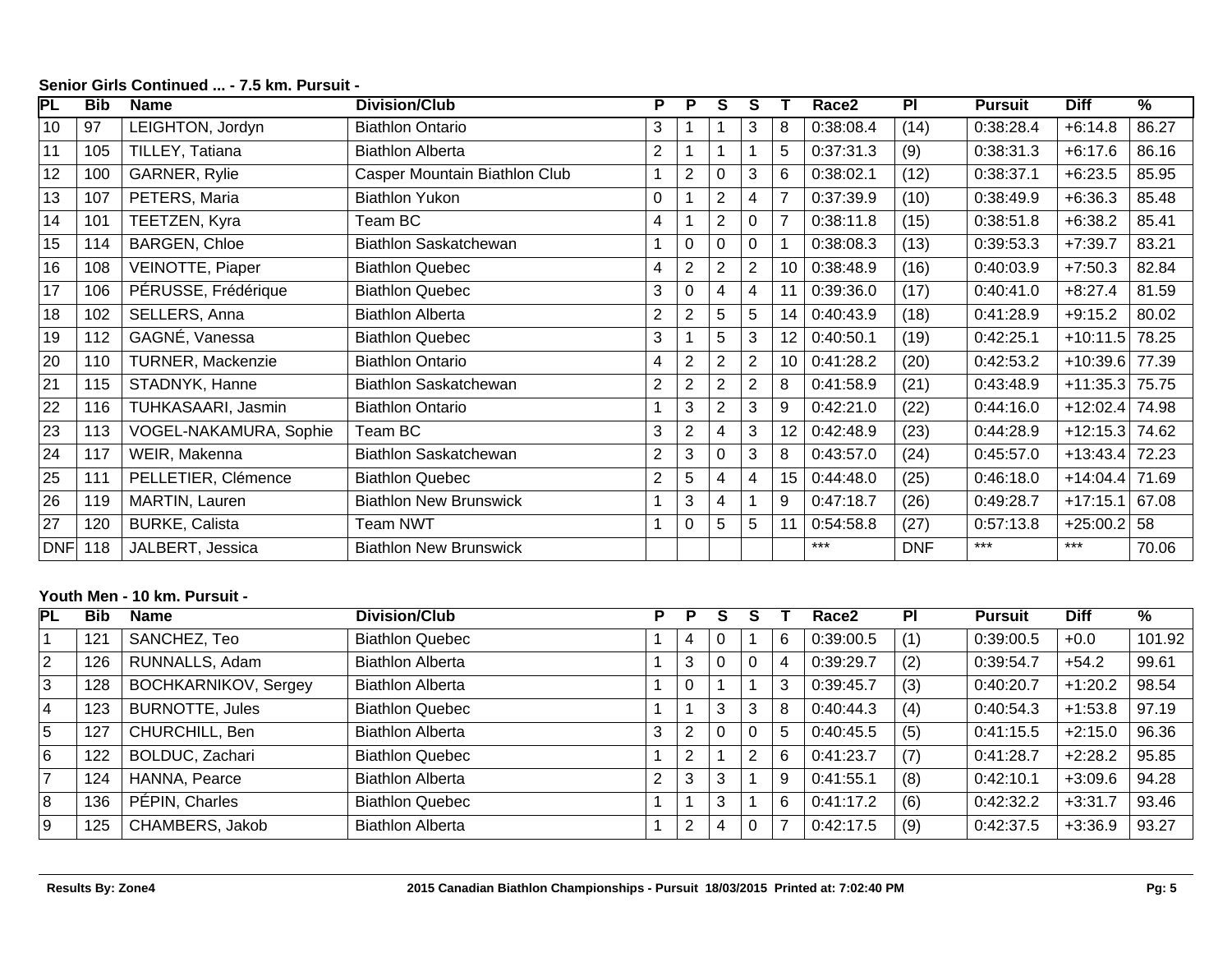| $\overline{\mathsf{PL}}$ | <b>Bib</b> | <b>Name</b>             | <b>Division/Club</b>                 | P | P              | S              | S              |                | Race <sub>2</sub> | PI   | <b>Pursuit</b> | <b>Diff</b> | %     |
|--------------------------|------------|-------------------------|--------------------------------------|---|----------------|----------------|----------------|----------------|-------------------|------|----------------|-------------|-------|
| 10                       | 129        | LAWTON, Jason           | <b>Biathlon Ontario</b>              |   | 3              | 3              |                | 8              | 0:43:10.6         | (11) | 0:43:50.6      | $+4:50.1$   | 90.68 |
| 11                       | 133        | BERLING, Chad           | <b>Biathlon Alberta</b>              | 0 | 0              | $\overline{2}$ | 3              | 5              | 0:43:02.5         | (10) | 0:44:02.5      | $+5:02.0$   | 90.27 |
| 12                       | 132        | REIMER, Jason           | Biathlon Saskatchewan                | 0 | 0              | $\overline{2}$ | 4              | 6              | 0:43:13.2         | (12) | 0:44:08.2      | $+5:07.7$   | 90.07 |
| 13                       | 139        | BOUDREAU, André         | <b>Biathlon Prince Edward Island</b> | 0 |                |                |                | 3              | 0:43:53.7         | (13) | 0:45:23.7      | $+6:23.2$   | 87.58 |
| 14                       | 131        | ALGRA, Jarod            | Team BC                              | 0 | 3              | $\overline{2}$ | $\Omega$       | 5              | 0:45:59.4         | (15) | 0:46:49.4      | $+7:48.9$   | 84.9  |
| 15                       | 135        | <b>BOUDREAU, Lucas</b>  | <b>Biathlon Prince Edward Island</b> |   | 3              | $\overline{2}$ |                | $\overline{7}$ | 0:45:42.4         | (14) | 0:46:52.4      | $+7:51.9$   | 84.82 |
| 16                       | 130        | KIERS, Trevor           | <b>Biathlon Ontario</b>              | 4 | 3              | $\overline{2}$ | 2              | 11             | 0:47:21.7         | (17) | 0:48:06.7      | $+9:06.2$   | 82.63 |
| 17                       | 138        | MILLS, Reagan           | Biathlon Nova Scotia (BPEI)          | 2 | 0              | $\overline{2}$ | $\overline{2}$ | 6              | 0:47:04.5         | (16) | 0:48:29.5      | $+9:29.0$   | 81.98 |
| 18                       | 134        | <b>BERGSMYR, Brage</b>  | Trondhjems Skiskyttere               | 3 |                | 3              | $\overline{2}$ | 9              | 0:47:30.5         | (18) | 0:48:35.5      | $+9:35.0$   | 81.81 |
| 19                       | 140        | SAUNDERS, Brad          | <b>Biathlon Alberta</b>              |   |                | $\overline{2}$ | 2              | 6              | 0:48:33.8         | (19) | 0:50:08.8      | $+11:08.3$  | 79.28 |
| 20                       | 137        | EGAN, Connor            | <b>Biathlon Alberta</b>              | 2 | 3              | 3              |                | 9              | 0:49:21.2         | (20) | 0:50:41.2      | $+11:40.7$  | 78.43 |
| 21                       | 141        | TWEEDIE, Angus          | Team BC                              |   | $\overline{2}$ | 3              | $\overline{2}$ | 8              | 0:49:26.5         | (21) | 0:51:06.5      | $+12:06.0$  | 77.79 |
| 22                       | 142        | HERTZ, Dalton           | <b>Biathlon Ontario</b>              | 2 |                | 3              | 3              | 9              | 0:54:32.2         | (23) | 0:56:17.2      | $+17:16.7$  | 70.63 |
| 23                       | 144        | <b>BRIAND, Stephane</b> | <b>Biathlon Alberta</b>              | 2 | 3              | 3              | $\overline{4}$ | 12             | 0:54:31.3         | (22) | 0:56:26.3      | $+17:25.8$  | 70.44 |
| 24                       | 143        | MACDOUGALL, Colton      | Team BC                              | 3 | 3              | 4              | $\overline{4}$ | 14             | 0:54:55.5         | (24) | 0:56:45.5      | $+17:45.0$  | 70.04 |
| 25                       | 146        | CROOK, Clell            | Team NWT                             |   |                | $\overline{2}$ | $\overline{4}$ | 8              | 0:58:29.2         | (25) | 1:00:34.2      | $+21:33.7$  | 65.64 |
| 26                       | 145        | CROOK, Kjel             | <b>Team NWT</b>                      | 3 | 4              | 5              |                | 13             | 1:01:38.2         | (26) | 1:03:38.2      | $+24:37.6$  | 62.47 |

# **Youth Men Continued ... - 10 km. Pursuit -**

#### **Master Men 40-49 - 7.5 km. Pursuit -**

| <b>PL</b> | <b>Bib</b> | <b>Name</b>          | Division/Club           |  |   |                 | Race2     | PI  | <b>Pursuit</b> | <b>Diff</b> | %     |
|-----------|------------|----------------------|-------------------------|--|---|-----------------|-----------|-----|----------------|-------------|-------|
|           | 147        | WEHNER, Tim          | Biathlon Manitoba       |  | Ω | 11              | 0:39:12.9 | (1) | 0:39:12.9      | $+0.0$      | 103.3 |
|           | 148        | TEW, Ryan            | <b>Biathlon Alberta</b> |  | ົ | 13 <sub>1</sub> | 0:40:54.9 | (2) | 0:40:59.9      | $+1:47.0$   | 98.8  |
|           | 150        | POIRIER, Greg        | <b>Biathlon Alberta</b> |  | ◠ | 13 <sub>1</sub> | 0:41:03.7 | (3) | 0:41:18.7      | $+2:05.7$   | 98.06 |
|           | 149        | <b>BANMAN, Duane</b> | Biathlon Saskatchewan   |  |   | 6               | 0:41:40.2 | (4) | 0:41:50.2      | $+2:37.3$   | 96.82 |

# **Master Men 50-59 - 7.5 km. Pursuit -**

| PL | Bib | Name                  | Division/Club           |          |  |            |    | Race2     | PI  | <b>Pursuit</b> | <b>Diff</b> | %      |
|----|-----|-----------------------|-------------------------|----------|--|------------|----|-----------|-----|----------------|-------------|--------|
|    | 151 | PROUDFOOT, James      | <b>Biathlon Alberta</b> |          |  |            | 10 | 0:39:10.3 | (1) | 0:39:10.3      | $+0.0$      | 102.57 |
| ⌒  | 153 | <b>ELDEN, Chris</b>   | Team BC                 |          |  | $\sqrt{2}$ | 9  | 0:39:56.1 | (2) | 0:40:06.7      | $+55.8$     | 100.19 |
| ັ  | 152 | CISLO, Ray            | <b>Biathlon Alberta</b> |          |  | b          | 15 | 0.41:10.8 | (3) | 0:41:15.8      | $+2:05.5$   | .97.37 |
|    | 154 | <b>BORGLUM, Brian</b> | <b>Biathlon Alberta</b> | <u>_</u> |  |            | 10 | 0:42:53.4 | (4) | 0:43:08.4      | $+3:58.0$   | 93.14  |